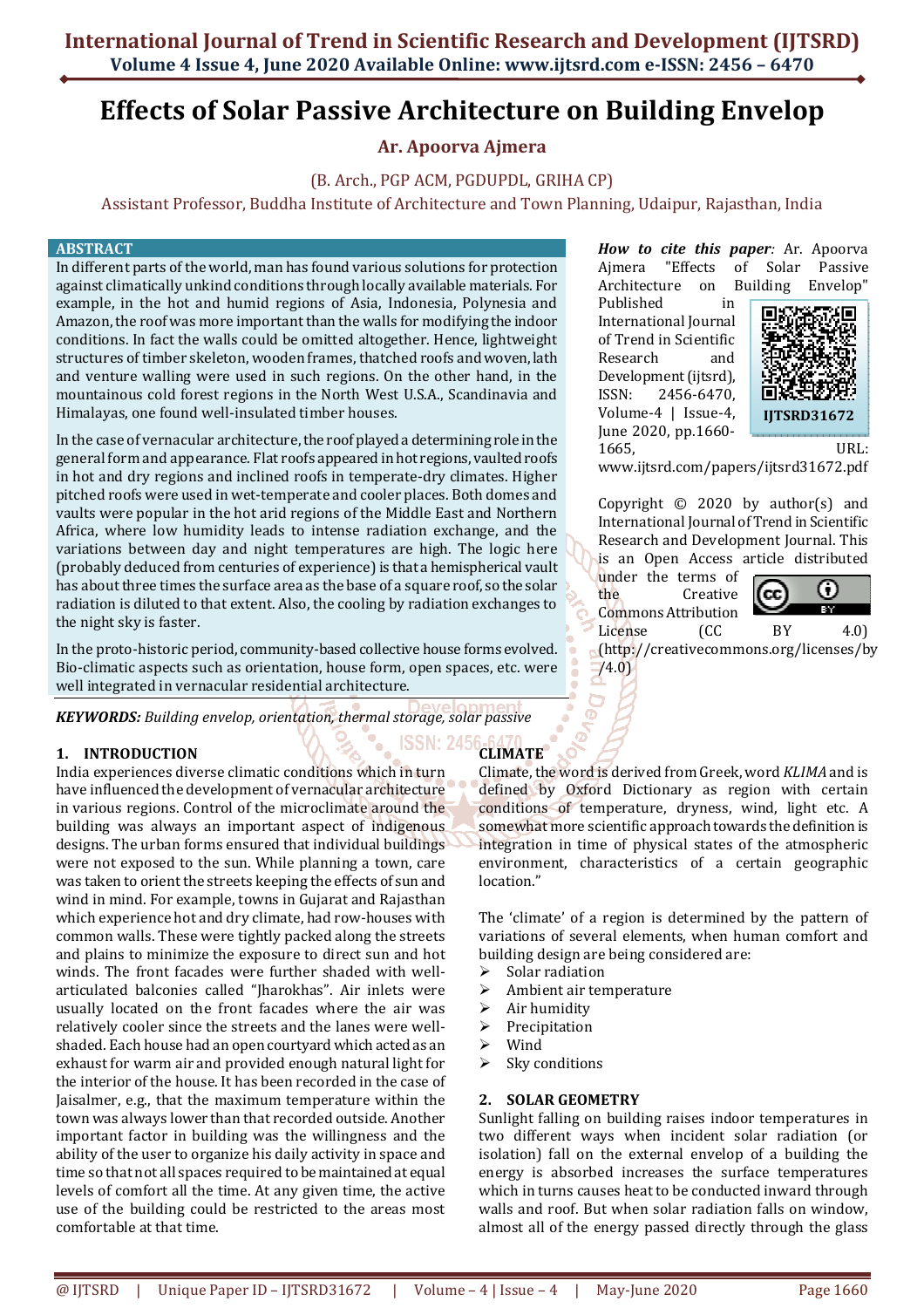#### International Journal of Trend in Scientific Research and Development (IJTSRD) @ www.ijtsrd.com eISSN: 2456-6470

into the interior where it becomes trapped by a process called greenhouse effect. During cold weather this isolation is a variable free source of heat, but when interior temperatures are out of comfort range, it only adds to the occupant's discomfort.

#### **Green House Effect**

Glass, which allow virtually all the visible solar radiation striking its surface to pass through, will absorb most of the thermal (infrared or long wavelength) radiation it intercept this property of glass is highly desirable for use in collecting solar energy. Once sunlight is transmitted through glass. This process of trapping heat is commonly known as Green House Effect.

This does not imply that radiation losses from a space are eliminated although glass does not transmit thermal radiation; it absorbed this energy and then re-radiates and conducts it to the outside, but at the lower temperature of the glass surface.

From our daily experience we know that the sun appears to move across the sky from easterly to a westerly direction and that the path of this diurnal motion is longer is summer than in winter. Knowledge of sun's path in the sky on prerequisite for the calculation of solar radiation and in the design of solar control devices.

In order to design buildings, which precisely respond to direct radiation, the sun's position for any time of any day of the any year for any location throughout the world should be very clear in the designer's mind.

In fact the earth not only revolves around the sun every year, and but it also rotates about its axis once in every 24 hour. One other important fact is that axis 0 the earth made 23o 27'angle to the plane in which it orbits the sun.

The earth is divided into 360 o longitudes & 180o latitudes that major latitudes is the diameter of earth and is known as equatorial line lie in Northern hemisphere. In order to understand sun so the sun motion is symmetrical about the equatorial line.

#### **Summer & Winter Solstice**

The earth orbits the sun, its axis at may remain tipped in the same direction, pointing towards Polaris, the distant "North" star. It means that at one point in the orbit the axis lean away from the sun and the opposite point half a year later, the axis is tipped towards the sun. These times are known as the winter solstice and summer solstice.

To develop the solar chart there should be a clear visual understanding of sun's movement across the skydome, two coordinates are needed to locate the position of sun in the sky which are called the attitude is the angle measured bet" the horizon and the position of sun above the horizon. The concentric circular / horizontal line on the chart represent attitude angles.

#### **3. Building Orientation**

Orientation refers to the location of a building with respect to the cardinal directions, i.e. North-South and East-West. Building orientation is an important parameter of design. In cold climates, the building needs to be oriented such the

solar radiation is admitted to the maximum possible, while the reverse is true of hot regions. Similarly winds can be desirable or unwanted. Depending on the climate. Some time a compromise is required between these two orientations. It is seen that cooling load is the highest when the longer side of the building face East-West i.e.  $0-180^\circ$  C. To decide on an optimum orientation, it is essential to have an idea of the sun's position and its movement pattern on a diurnal as well as seasonal basis.

#### **Plan form**

The planform of the building affects the amount of solar radiation received by the building and the airflow around it. Therefore it plays an important role in ventilation and heat loss or gain.

Wind when obstructed by a building creates pressure differences, i.e. positive pressure on the windward side and negative pressure on the leeward side. Consequently, a new airflow pattern is established around the building. Appropriate openings connecting high to low pressure areas provide effective ventilation.

The surface to volume ration determines the magnitudes of heat transfer in buildings. The larger the S/V ratio, the greater the heat gain/loss for a given volume of space. Conversely, a smaller S/V ratio will result in the reduction of heat gain/loss. For example, in cold climates it is preferable to have compact house form with minimum S/V ratio.

# **4. Building Envelope**

The nature of the building envelope determines the amount of radiation and wind that will enter inside. It consists of the following elements.

- **Roof**
- Walls **Fenestrations**
- $\triangleright$  External color and texture
- $\triangleright$  Shading
- **A. Roof:** Since roof receives a significant amount of Solar radiation, the type of roof plays an important role in modifying heat gain or loss, day lighting and ventilation. A massive roof as of reinforced cement concrete (RCC) tends to delay the transmission of heat into the interior when compared to lighter roofs such as asbestos cement sheet roofing. Sometimes inverted earthen pots with a layer of a earth also cover the roof over them. The earth and the inside the pots provide good insulation for resisting heat gain. A doubly pitched or curved roof provides a larger surface area for heat loss compared to a flat roof. Thus, the shape as well as the material both, has an effect on the performance of the roof. The roof can also be used advantageously for effective ventilation and day-lighting by incorporating vents and skylights respectively.
- **B. Walls: -** Walls constitute a major part of the building envelope and receive a large amount of direct radiation. Depending on weather the need is for heating or cooling, variations in the thickness and material of the wall can be decided on. For example, it is estimated that more than 25% of the heat gain occurs due to conduction by walls in the warmer regions of India. Hence, control of heat gain through walls must be an important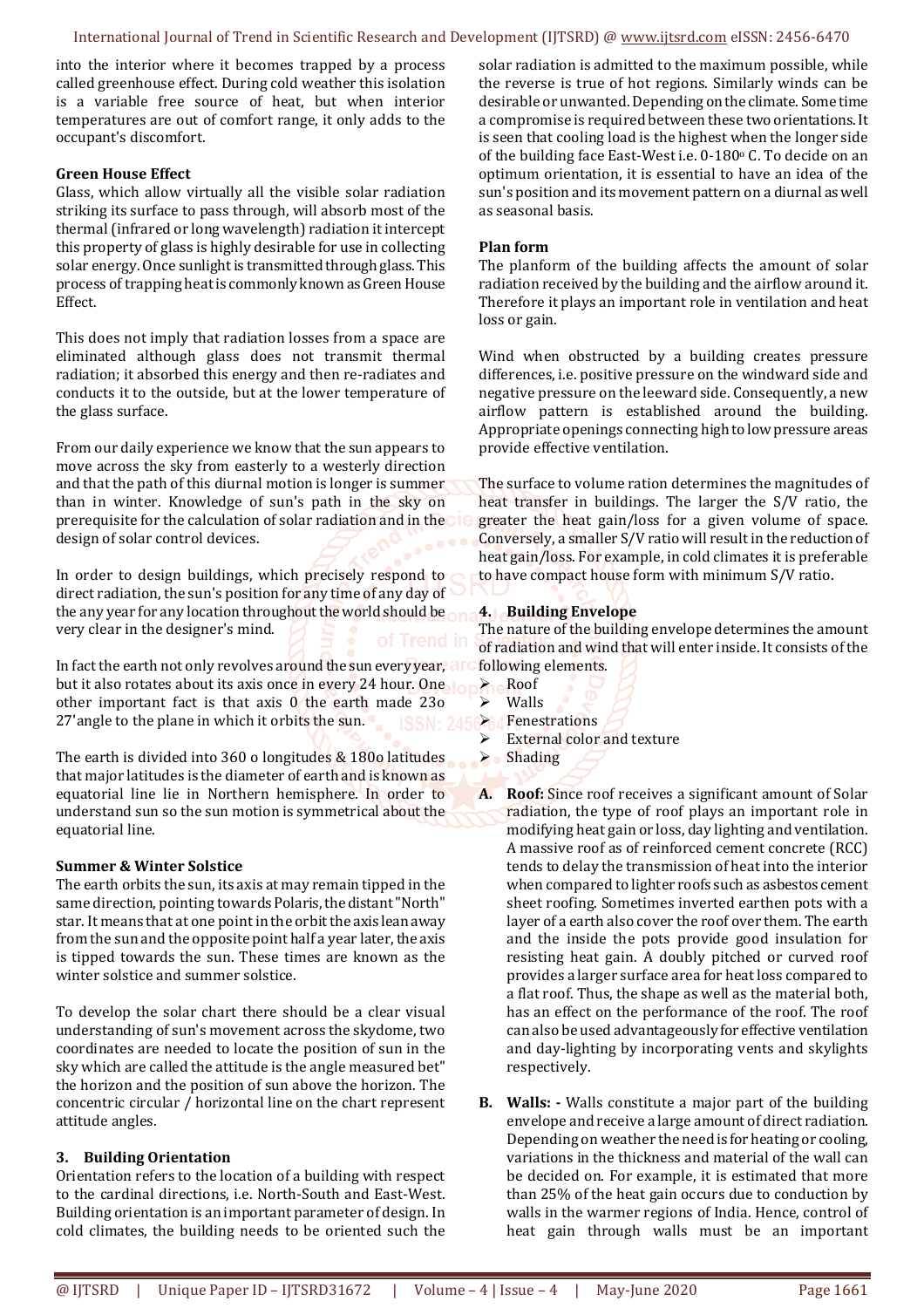consideration for reducing the cooling loads. In the case of an air-conditioned building, a wall-type with a low Uvalue.

**C. Fenestration (openings):-** The patterns and configuration of openings such as window forms an important aspect of climatic design. These are provided for the purpose of heat gain, day-lighting and ventilation. Appropriate design of openings and shading devices help to keep out sun and wind or allow them in building. Ventilation lets in the fresh air and exhaust hot room air, resulting in cooling. An indoor speed of 1.5 - 2.0 m/s can cause comfort in warm and humid regions where the outdoor maximum air temperature dose not exceed 28 - 32° C compared to out of the outdoor.

While deciding upon the position of a window, it is necessary to keep in mind the tendency of hot air to rise. Openings at higher levels would naturally aid inventing the hot air out. The size, shape and orientation of the windward side, permitting well cross-ventilation of interior space. Also, a small inlet as large outlet increases velocity and distribution of airflow through the room.

Natural light is introduced into the building through glazed openings, skylight, light shelves, clerestories, etc. Providing openable shutters and movable covers like curtains or Venetian blinds can control the extent of light and glare that enters. Besides, glazing of various tints or glazing with surface coatings can be used to control solar transmission, absorption and reflection characteristics. For example: the direct transmission of solar radiation through an absorbing glass can be reduced to as low as 45%. Coating the glass with a layer of reflective material usually makes reflective glass. Depending on whether the coating is on the outer or inner all face of the glass, the reflectivity could vary.

It may be mentioned that window admit direct solar 1 radiation and hence promote heat gain. This is desirable in cold climates, bit it is critical in overheated climates. The window size should be kept minimum in the Hot and Dry regions.

- **D. External color and texture:** The nature of the external surface finish determines the amount of heat absorbed or reflected but it. A smooth and light-colored. Surface reflects more heat and light; a rough textured surface causes self-shading and increases the area for re-radiation. White or lighter shades have higher emissivity, therefore are ideally used for reducing heat gain in warmer climates. Moreover, a heavy texture on these light-colored surfaces helps to reduce the glare. Dark colors absorb more radiation, which increases heat gain through the surface and can be used in cooler regions. It is seen that in all cities (Ahmedabad, Mumbai, Nagpur and Pune), a white painted surface outdoes all other colors in terms of lowering the room temperatures.
- **E. Shading:-** Shading devices block the solar radiation incident on the exposed surfaces of a building, consequently reducing heat gain.

In the case of Hot and Dry regions, taller structures may be placed towards south. So as to shade other structures in a cluster. Walls can be shaded by the use of projections,

balconies, fins, textured paints, vegetation, etc. openings can be shaded with appropriately sized chajjas, fins and awnings externally, and / or by using openable shutters and movable covers like curtains, Venetian blinds, etc. internally a schedule representation of the various types of shading devices.

Since the roof of the building receives the maximum amount of radiation shading it reduces the heat gain. Using movable canvas covers, plant cover, roof garden, etc can do this.

**Advance solar passive techniques: -** in addition to the simple features of solar passive architecture, there are a number of advance passive techniques that can be incorporated in buildings. A brief discussion of these techniques is as follows.

# **Direct Gain:-**

Direct gain is a passive heating technique generally used in cold climates. It the most common, simple, cheap and effective approach. The basis principle of that sunlight is admitted into the living spaces, directly through openings or glazed windows, to heat the walls and floors and thereby the air inside. The requirements of a direct gain system are glazed windows and thermal storage. The glazed windows are generally located facing south to receive maximum sunlight during winter. They are generally double glazed with insulating curtains, to reduce heat loss during nighttime.

During the day, affected part of the house tends to get very hot, and hence, thermal storage mass is provided in the form of bare massive walls or floors of either masonry. Concrete or water-filled drums to arrest the increase in room temperature. The heat thus stored is released during night for space heating. It may be noted that carpets / curtai9ns should not be used to cover floors/walls used for storage purpose. Then, the heat flow into or out of the storage is prohibited. A suitable overhang may be provided for shading from the summer sun to avoid undesired heating.

Because of its simplicity and effectiveness, direct gain features are used extensively for heating purpose in cold climates. For example, clerestories used in a restaurant in a New Mexico, USA can maintain an indoor temperature of about  $15^{\circ}$  C as compared to outside temperature of 1.0 $^{\circ}$ C.

# **Variations and Controls**

Variations occur due to storage and glazing materials, and their locations in buildings. Thermal storage materials can be concrete, bricks, stone or water in containers. The thermal mass is typically located in the external or internal walls, floors, erected independent structures, etc. that receive direct sun.

Glazing materials may be glass indifferent layers and located in the wall or roof so that radiation falls directly on the thermal storage mass. Various forms of opening like clerestories can achieve direct gain. Skylight, greenhouses or glass curtain walls designed for the required heating. The color of internal surfaces also plays an important role in absorbing the radiation, as well as in the distribution of daylight. Darker colors absorb more heat than lighter shades as pointed out earlier. As far as the distribution of light is concerned, the lighter shades are preferred. Thus the storage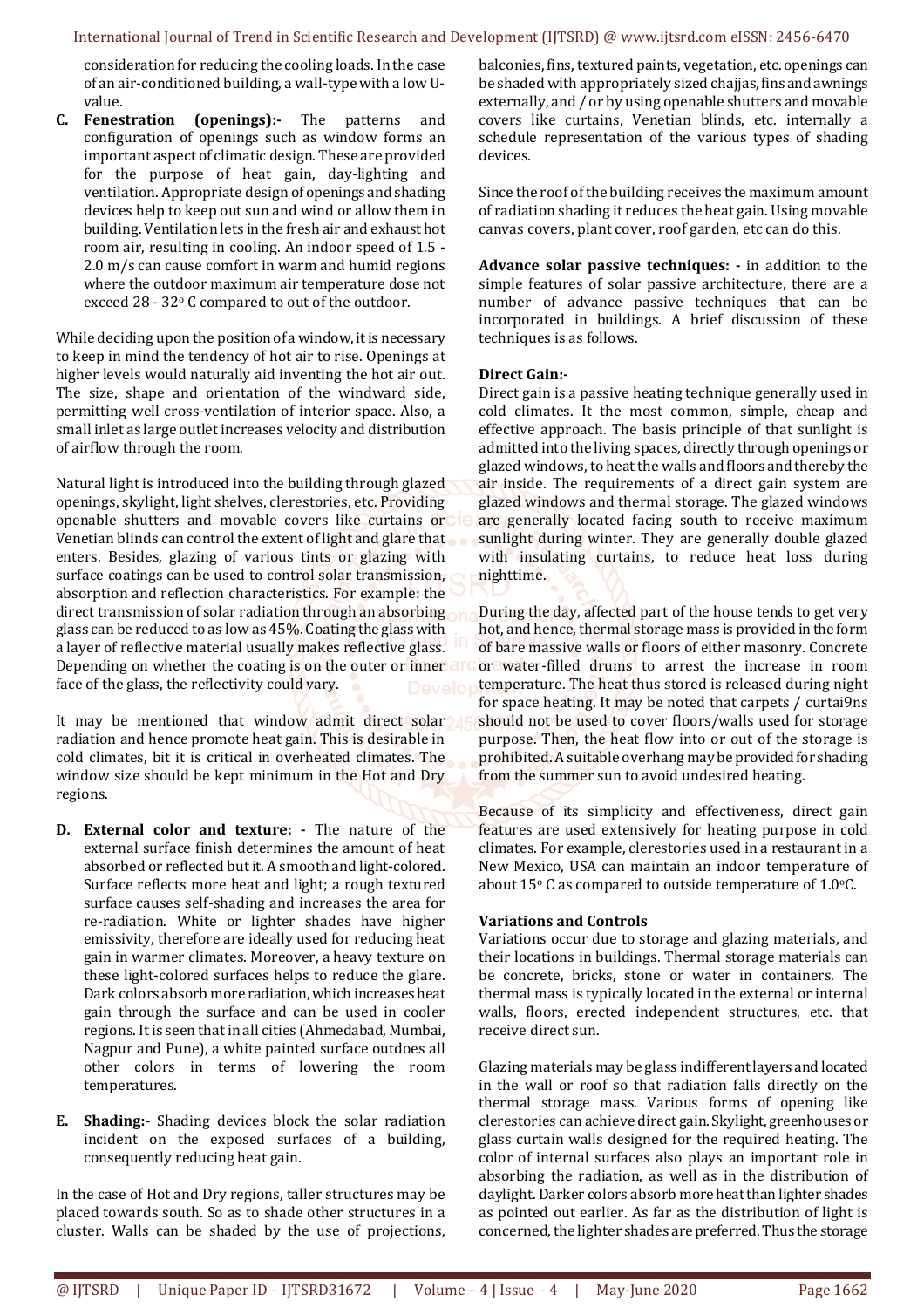surface should be of medium-dark colour, whereas lightweight materials should have colour to reflect sunlight on the masonry walls or floors.

The direct gain system with its large glazed area and storage facilities could result in undesirable winter losses and summer overheating. Various controls such as roof overhangs, shutters and reflectors can be used for decreasing or increasing the solar heat gain, exhaust and vents can be employed to cool the interior spaces through ventilation when the summer temperature rises.

# **Remarks:**

While the main advantage of the direct gain approach is its simplicity and low cost, it causes large temperature swing because of large variations in the input of energy in the room. Strong directional daylighting, glare and ultraviolet degradation of the house material are some of the disadvantages of direct gain system. In spite of these facts, this is by far the most common system in the world since the approach is relatively simple and inexpensive.

# **5. Thermal Storage Wall:-**

In this approach, a thermal storage wall is placed between the living space and the glazing. This prevents solar radiation from directly entering the living space; it is absorbed by the storage and then transferred into the living space. Such a feature is mainly used for heating buildings. Different types of storage walls are:

# **A. Trombe Wall**

A trombe wall is a very solid wall with vents provided at both upper and lower parts, it is a massive thermal storage wall made of concrete. Masonry or composites of bricks, and block and sand, usually located on the south side of a building to receive maximum solar radiation. The wall is painted black to increase its absorptive capacity and is place directly behind glazing with air gap between vents are provided fir air circulation.

Solar radiation is absorbed by the blackened surface and is stored as sensible heat in the wall. Air, in the space between the glazing and the wall gets heated up and enters the living room through the upper vents. Cool room air takes its place through the lower vents. Thus establishing a natural circulation pattern. A part of the absorbed heat is conducted through the wall and is transferred to the living space by convection and radiation. Thus, the living space gets heated up. During summer months, when the sun's altitude is high. The overhang on the all cuts off direct sunshine. Further, the Trombe wall can provide induced ventilation for summer cooling of the space. Here the heated air in the collector space flows out through exhaust vents at the top of the outer glazing, and air from outside enters the space through openings on the cooler side to replace the hot air . This continuous air movement cools the living space. It is noteworthy that in buildings with thermal storage walls, The indoor temperature can be maintained at about 15°C while outside temperature is as low as 11°C.

Generally, the thickness of storage wall is between 200- 400mm; the air gap between the wall and the glazing is 50- 150mm and the total area of each row vents is about 1% of the storage wall area.

# *Variation and controls*

The distribution of heat into the living space can be almost immediate or delayed depending on air circulation. Furthermore, the delay can be varied depending on the thickness of the wall, and the time-lag property of the wall material.

If the vents are provided with dampers, the airflow can be controlled. Use of movable insulation in the form of a curtain, between the wall and the glazing provides another mode of control.

Materials which can store and release heat when they undergo a phase change between liquid and solid are called 'phase change materials' (PCM). They can be used as storage materials for thermal storage wall, as PCM have a greater ability to store and release heat when they undergo a phase change. Also for a given amount of heat storage, the phase change materials require less space than any sensible storage and are much lighter in weight.

They are therefore, convenient to make use of for retrofit of buildings.

Commonly used PCMS are hydrated and hydrocarbons. Of the hydrocarbons, paraffin wax has been very popular in building applications. Also used are (a) mixture of stearic acid, paraffin (80%) and mineral oil, and (b) sodium decahydrate. While hydrate salts are inexpensive and can store more heat than a hydrocarbon, their properties degrade with prolonged use; they are also corrosive. On the other hand, hydrocarbons are flammable and require careful handling.

# **B. Water Wall**

Water wall are based on the same principle as that of the Trombe wall, except that they employ after as the thermal storage material. A water wall is a thermal storage wall made up of drums of water stacked up behind glazing. It is painted black externally to increase the absorption of radiation. The internal surface can be painted with any other color, and can be in contact with the interior space directly or separated by a thin concrete wall or insulating layer. Since storage in the water wall is a convective body of mass, the heat transfer is very rapid in comparison to the masonry wall.

# **Variations and control:**

A large volume provides longer and greater storage capacity, while smaller units enable faster distribution. A variety of containers like tin cans, bottles, tubes, bins, barrels, drums etc., provide different heat-exchange surfaces to the storage mass ration.

Heat transfer through water wall is much faster than that of Trombe wall. So the control on distribution of heat is needed, if it is not immediately necessary for the building. This can be effected by using thin concrete layer or insulating layer or by providing air circulation through vents. The buildings, which work during the daytime, like schools or government offices benefit from the rapid heat, transfer in water wall. Using movable overhangs may prevent overheating during summer.

# **C. Solar chimney assisted passive heating device :**

This is an example of passive heating system in which the thermal storage wall is separated from the glazing. This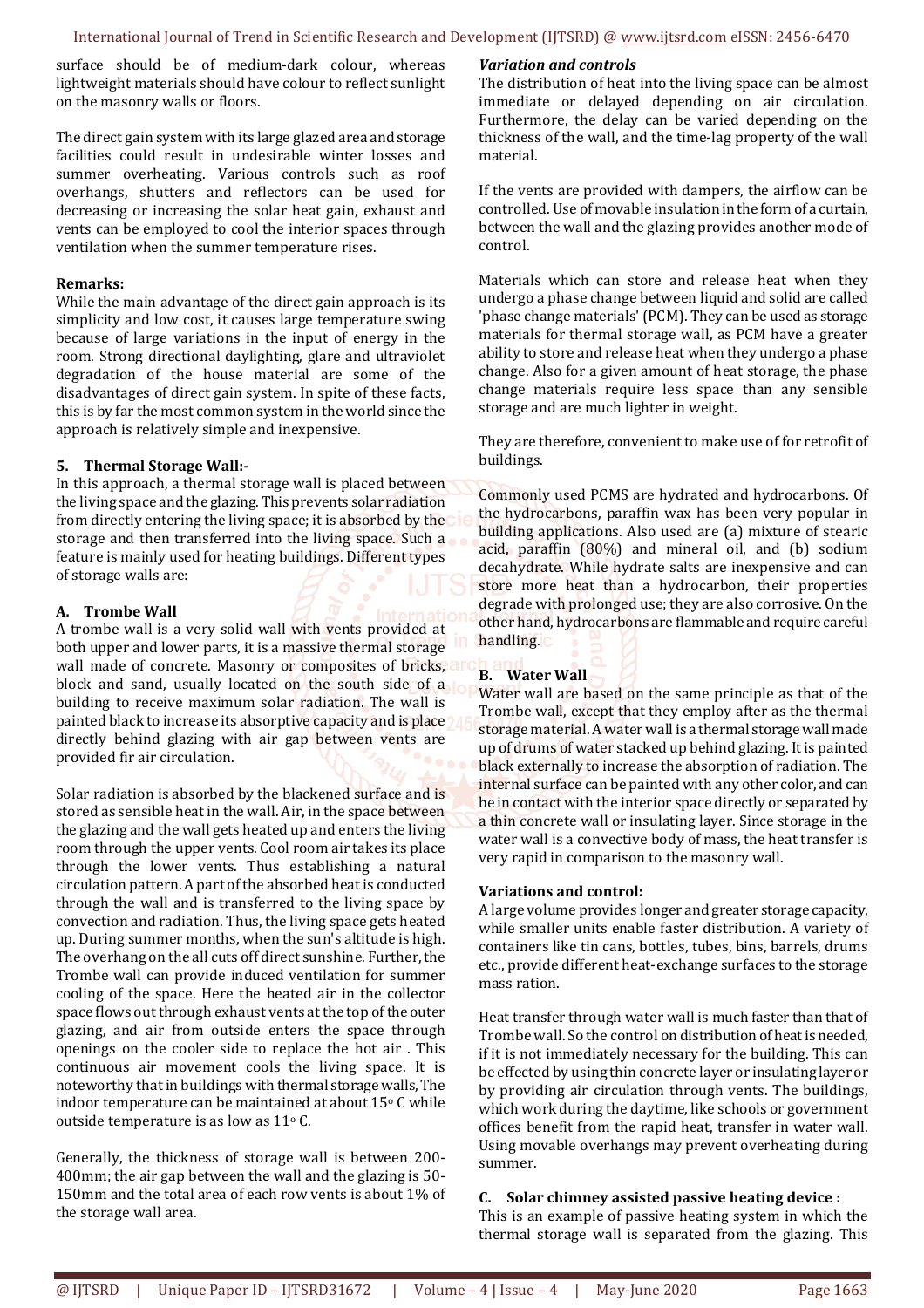#### International Journal of Trend in Scientific Research and Development (IJTSRD) @ www.ijtsrd.com eISSN: 2456-6470

system can be identified as a modified Trombe wall, and be incorporated as part of the roof. The system consists of a solar chimney and a thermal storage unit. A solar chimney is essentially a collector panel with minimum thermal inertia on the south face of the building. It absorbs the incident solar radiation and heats up the air in the absorber glazing space. A well insulated collector limits the heat loss to the outside. The hot air forces itself into the living space through vents, and heats it up. Cooler air takes its place and the cycle is repeated. In addition to heating the space, heat can also be stored for later use bypassing the hot air through storage mass.

The storage is generally the inter structure of the building like an internal wall and/or a concrete ceiling which is not exposed to the outside. Thereby, the internal storage minimizes the heat loss to the outside. Besides, during evening and night hours, the well insulated collector serves as a thermal buffer between the house and the external atmosphere and eliminates the need for movable insulation.

# **Variations and controls:**

Dampers can be used to control the airflow either to the storage unit or directly into the living space. The thermal storage may be suitable designed to realise a desired time lag for the distribution of heat to the living space. The potential of the system to induce ventilation for summer cooling can be realised by venting out the hot air and providing another opening for replacing the hot air by cool air from shaded or cooler area.

# **D. Transwall**

Transwall is a thermal storage wall that is semitransparent in nature and is directly located behind the south facing glazing. It partly absorbs and partly transmits the solar loss radiation. The transmitted radiation causes direct heating and illumination of the living space. The absorbed heat is transferred to the living space at a later time. The heat loss through the glazing is low, as much of the heat is deposited at the center of the Transwall ensuring that its exterior surface does not become too hot. Thus the system combines the attractive features of both direct gain and Trombe wall system.

A Trombe wall has three main components:

- 1. Container made of parallel glass wall set in metal frame.
- 2. Thermal storage liquid , which is generally water.
- 3. A partially absorbing plate, set at the center of the Transwall, parallel to the glass walls.

These modules are stacked to from a wall on the south side of the building, located directly behind double-glazing. To prevent the growth of microorganisms in the storage, an inhibiting agent may be added.

# **Variations and Controls**

The hydrostatic pressure exerted by the liquid dictates the dimensions of the storage module. Also important are the consideration of transportation, the method of installation, the ways of filling and draining the module, and attaching the modules to each other and integrating with the building.

Storage being a convective body of water, the transfer of heat is rapid. This can be regulated by providing baffles and

adding a gelling compound. Baffles are transparent plates, which connect the module walls with the absorbing plate and prevent water movement. The geling compound increases the general flow resistance.

# **E. Thermal storage Roof / Roof pond / Skythern**

A roof pond system works well both in summer as well as in winter. While it is mostly appropriate for cooling, for winter heating purpose it is better suited to lower latitudes with high winter sun.

In this system, a mass of water is stored on the roof of the building. During summer days, the pond is protected and insulated by an external, movable and reflective insulation. The insulation prevents solar radiation from reaching the water mass and keeps it cool. This cool water then absorbs heat from the rooms below and cools the air inside. At night the insulation is removed and the water cools by convection and radiation. The effectiveness of the roof pond may be gauged from the fact that an indoor temperature of  $21^{\circ}$ C can be maintained when the outside temperature is as high as 35o C.

In winter, the panel positions are reversed. During the day the insulation is removed so that heat is absorbed by water for heating the interior. During the night, the insulation cover reduces the heat loss. The effectiveness of the roof pond in winter in no less than in summer; indoor temperature can be maintained at about  $21^{\circ}$  C while the outside is as low as - 11o C.

Water in transparent bags /in waterproof structural metal/fiberglass tanks is kept on the roof, the depth ranging from 150 to 300 mm. The top of the container/bag needs to be transparent to solar radiation whereas it bottom (inside surface) should be made of dark color. If both sides of the container are transparent, the top surface of the roof needs to be blackened for absorbing solar radiation. A clear top and black bottom helps in minimizing temperature stratification in the pond water. Otherwise hot water at the top would lose its heat to the exterior, and the cold water at the bottom would inhibit the heat transfer to the interior of the building. The movable insulation is usually of 50.. Thick polyurethane foam reinforced with fiberglass strands and sandwiched between aluminum skins. The waterproofing layer of the roof should be such that the heat transfer from the pond to the interior is not inhibited. Radiation is responsible for the thermal interaction between the roof and living space. Therefore the ceiling of the room must not be very high, as the intensity of the radiation reduces with the height or distance. This technique is effective for one or two storied buildings.

# **Variations and Controls**

Variations may be achieved by altering the ratios of heat transfer surfaces to thermal mass. The large the storage volume, the grater and longer the heat storage. Smaller containers provide greater heat exchange as the surface area increases, resulting in faster distribution. During winter, a transparent cover may be provided over the water bags leaving a gap. Air is blown through these gaps forming an insulation cover to reduce heat loss. During summer these gaps are flooded with water and the transparent cover is removed.